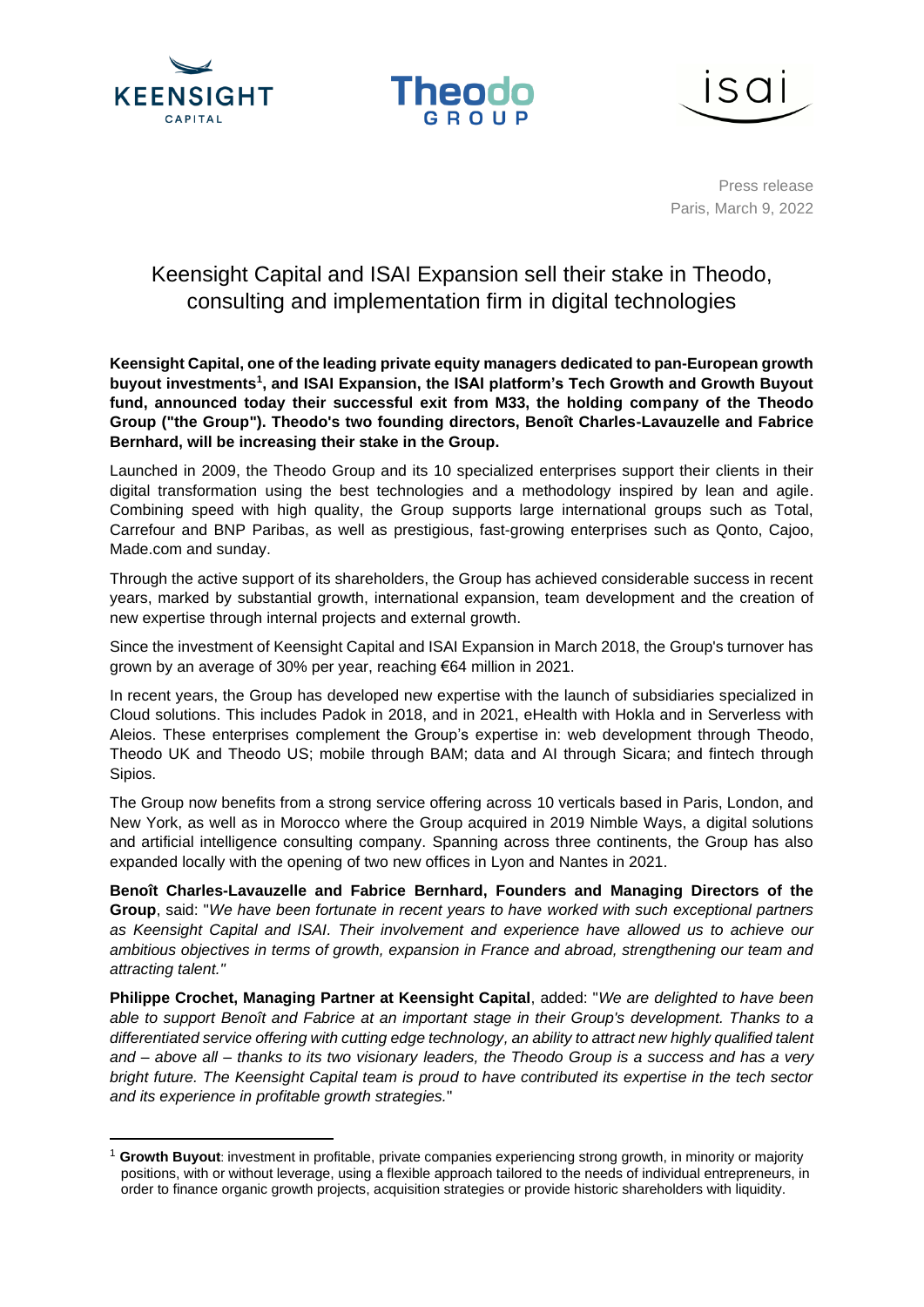





**Pierre Martini, Managing Partner at ISAI and Head of the Expansion Funds,** concluded: "*We are very proud of how far we have come working with Benoît and Fabrice. The Group has succeeded in maintaining its DNA and unique values, while simultaneously scaling up considerably. It has continued to attract the talent that will enable it to continue its exceptional growth trajectory in an ever more dynamic market."*

**\* \* \***

## **About the Theodo Group**

The Theodo Group is a consulting and implementation firm in digital technologies. With over 500 employees in Paris, Nantes, Lyon, London, New York and Casablanca, the Theodo Group supports large groups such as BNP Paribas, Carrefour and LVMH, as well as established enterprises such as Qonto, Cajoo and MADE.com.

Founded in 2009 by Benoît Charles-Lavauzelle and Fabrice Bernhard, the Theodo Group today brings together 10 enterprises that all work on creating digital solutions for businesses: Theodo, Theodo UK and Theodo US, Nimble Ways in Morocco for web development, BAM for mobile, Sicara for Big Data and AI, Sipios for fintech, Padok for DevOps, Hokla for health tech and Aleios for Serverless.

In 2021, the Theodo Group achieved €64 million in revenue, 50 times more than in 2012.

hiips://www.m33.tech/ hiips://www.theodo.fr

**Press contacts: Theodo Group**  Agathe Lélu – agathel@theodo.fr - + 336 84 15 35 58 **Sources**  Chloé Rossignol – chloe@sources.agency - +336 23 08 11 90

## **About Keensight Capital**

Keensight Capital, one of the leading European Growth Buyout firms, is committed to supporting entrepreneurs as they implement their growth strategies. For 20 years, Keensight Capital's team of seasoned professionals has leveraged their knowledge of investment and growth industries to invest for the long term in profitable companies with high growth potential and revenues in the range of €10 million to €400 million. Drawing on its expertise in the Technology and Healthcare sectors, Keensight identifies the best investment opportunities in Europe and works closely with management teams to develop and achieve their strategic vision.

www.keensightcapital.com

## **Press contact**

**Citigate Dewe Rogerson**  Yoann Besse – yoann.besse@citigatedewerogerson.com **–** +33 6 63 03 84 91

## **About ISAI**

Launched in 2010 and active in Paris and New York, ISAI is « the » French Tech entrepreneurs' fund gathering more than 300 entrepreneurs across the world. Roughly 250 successful entrepreneurs, who have invested in ISAI, and more than 50 startup cofounders supported by ISAI share the collective ambition to write great entrepreneurial stories. ISAI invests in differentiated projects founded by ambitious teams that it rigorously selects and actively supports.

With €500 million under management, ISAI Gestion, an AMF-approved management company, aims to finance and support high-potential companies, whether they are at the start-up stage (venture capital, €150,000 to €3 million tickets with participation in successive rounds) or have already reached a certain maturity (development capital/LBO, €5 million to €50 million investment tickets)

Follow all ISAI news on www.ISAI.fr or on Twitter @ISAI\_fr